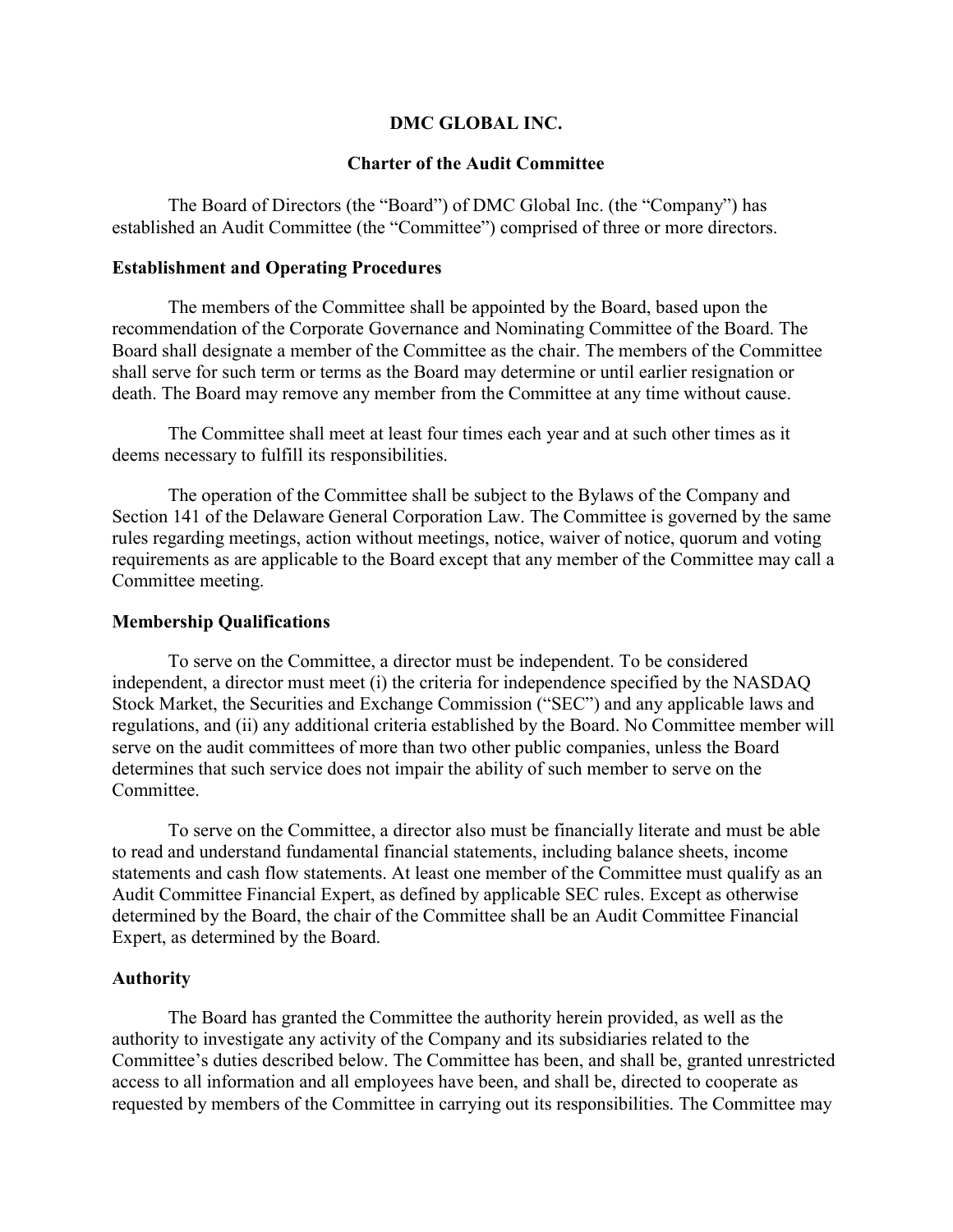delegate authority to any member or subcommittee of Committee members when appropriate. The Committee has the authority to retain persons having special competencies (including, without limitation, legal, accounting or other consultants and experts) to assist the Committee in fulfilling its responsibilities. The Company will provide for appropriate funding, as determined by the Committee, for (i) payment of compensation of any such persons and any public accounting firm engaged for the purpose of performing audit, review or attest services for the Company and (ii) the ordinary administrative expenses of the Committee that are necessary or appropriate in carrying out its duties.

### Purpose and Responsibilities

The primary responsibility for financial and other reporting, internal controls, compliance with laws and regulations, and ethics rests with the management of the Company. The Committee is responsible for overseeing the integrity of the accounting and financial reporting process, the audits of the Company's financial statements and the processes designed to ensure that the financial statements adequately represent the Company's financial condition, results of operations and cash flows. These responsibilities include oversight of (i) the integrity of the Company's financial statements; (ii) the Company's compliance with legal and regulatory requirements; (iii) the external auditors' qualifications and independence; and (iv) the performance of the Company's internal and external audit functions. The Committee is also responsible for understanding the Company's internal control structure and areas that represent high risk for material misstatement of the financial statements.

Each of the independent public accountants, the principal accounting officer, and the lead executives of internal audit of the Company shall have direct and unrestricted access to the Committee as well as the opportunity to meet with the entire Board.

# Specific Duties

In discharging its responsibilities, the Committee shall have the sole authority to, and shall, do the following:

1. Prior to the recommendation to the Board for approval of release of the annual financial statements and Annual Report on Form 10-K, meet to review and discuss with management and the independent public accountants, upon completion of their audit, the financial results for the year and the results of the audit, including (i) the Company's annual financial statements and related footnotes; (ii) management's discussion and analysis of the financial condition and results of operations; (iii) the results of the audit, including the nature and amount of unrecorded adjustments resulting from the audit; (iv) the independent public accountants' management recommendations; (v) any significant transactions that occurred during the year; (vi) any significant adjustments, critical accounting policies and practices; (vii) management judgments and accounting estimates; (viii) new accounting policies; (ix) alternative treatments of financial information within generally accepted accounting principles, ramifications of the use of alternative disclosures and treatments, and the treatment preferred by the independent public accountants; (x) any disagreements between management and the independent public accountants; and (xi) such other matters as it deems relevant.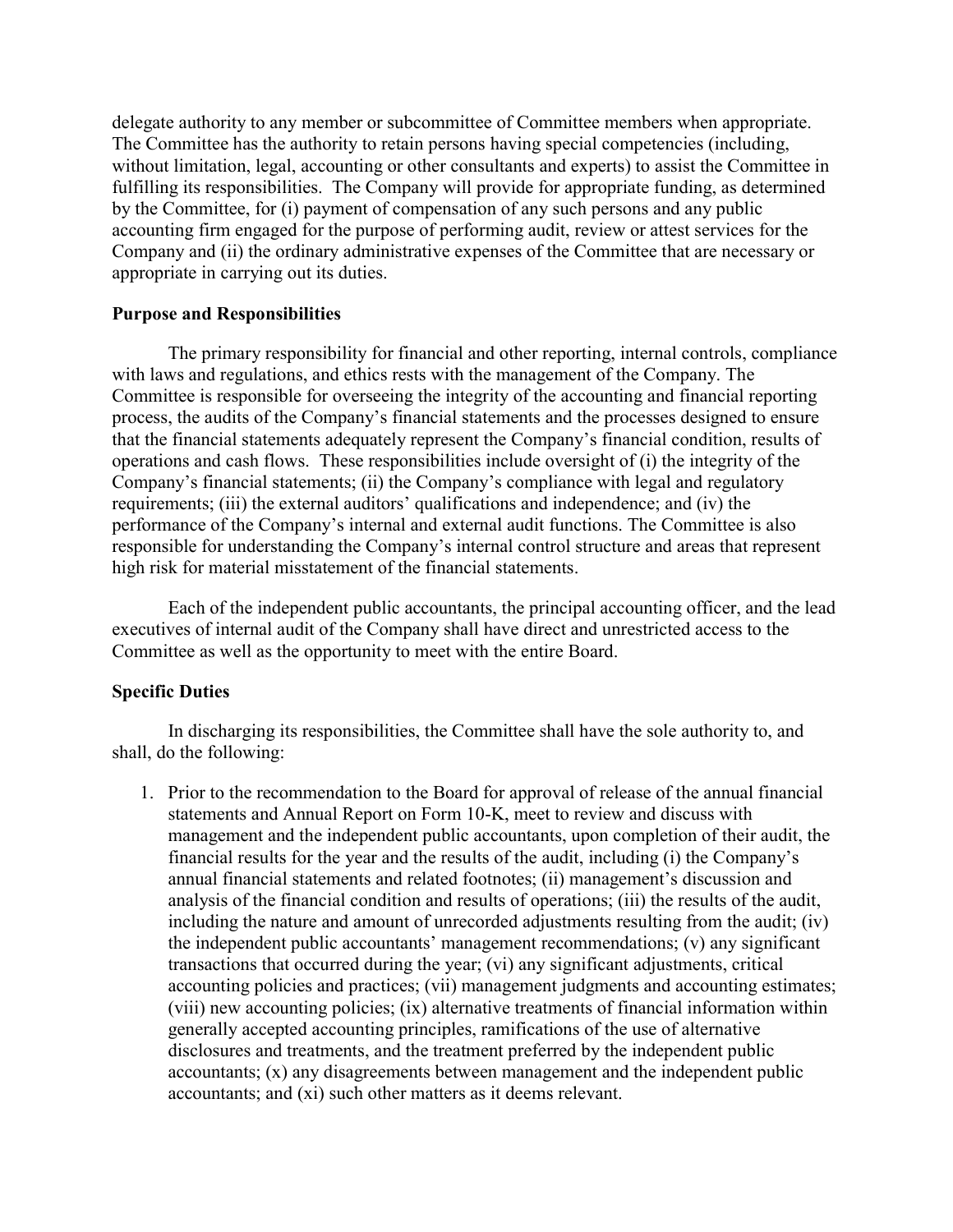- 2. Prior to the release of quarterly financial statements and Quarterly Report on Form 10-Q, meet to review and discuss with management and the independent public accountants the Company's quarterly financial statements for such quarter, including (i) the quarterly financial statements and related footnotes; (ii) management's discussion and analysis of the financial condition and results of operations; (iii) the result of the quarterly review by the independent public accountant, including the nature and amount of unrecorded adjustments resulting from the review; (iv) any significant transactions that occurred during the quarter; (v) any significant adjustments, (vi) critical accounting policies and practices; (vii) new accounting policies; (viii) alternative treatments of financial information within generally accepted accounting principles, ramifications of the use of alternative disclosures and treatments, and the treatment preferred by the independent public accountants; (ix) any disagreements between management and the independent public accountants; and (x) such other matters as it deems relevant.
- 3. Prior to the release of each quarterly and annual earnings news release, review the contents of the releases with management.
- 4. Prepare the "Report of the Audit Committee" included in the Company's annual proxy statement, as provided by applicable SEC rules.
- 5. Review with management and the independent public accountants the accounting and reporting principles and practices applied by the Company in preparing its financial statements, including: (i) major issues regarding accounting principles and financial statement presentations including any significant changes in the Company's selection or application of accounting principles, and major issues as to the adequacy of the Company's internal controls and any special audit steps adopted in light of material control deficiencies; (ii) analyses prepared by management and/or the independent public accountants setting forth significant financial reporting issues, estimates and judgments made in connection with the preparation of the financial statements, including analyses of the effects of alternative GAAP methods on the financial statements; and (iii) the effect of regulatory and accounting initiatives, as well as off-balance sheet structures, on the financial statements of the Company.
- 6. With respect to the independent public accountants, (i) retain, evaluate and, where appropriate, terminate the Company's independent public accountants and other registered public accounting firms engaged to perform audit, review or attest services for the Company and oversee the work of such firms; (ii) pre-approve all auditing services and related fees and the terms thereof, including the scope of the independent public accountants' audit examination plan, procedures and timing of the audit; (iii) pre-approve any non-audit services (i.e., any services provided other than in connection with the audit or review of financial statements) to be rendered by the Company's independent public accountants, including the terms thereof, and the fees to be paid in connection therewith; and (iv) resolve disagreements, if any, between the Company's independent public accountants and management. The Committee may delegate to one or more members of the Committee the authority to pre-approve services to be provided by the independent public accountants. Any such pre-approval by one or more members of the Committee shall be reported to the full Committee at the next scheduled meeting. The pre-approval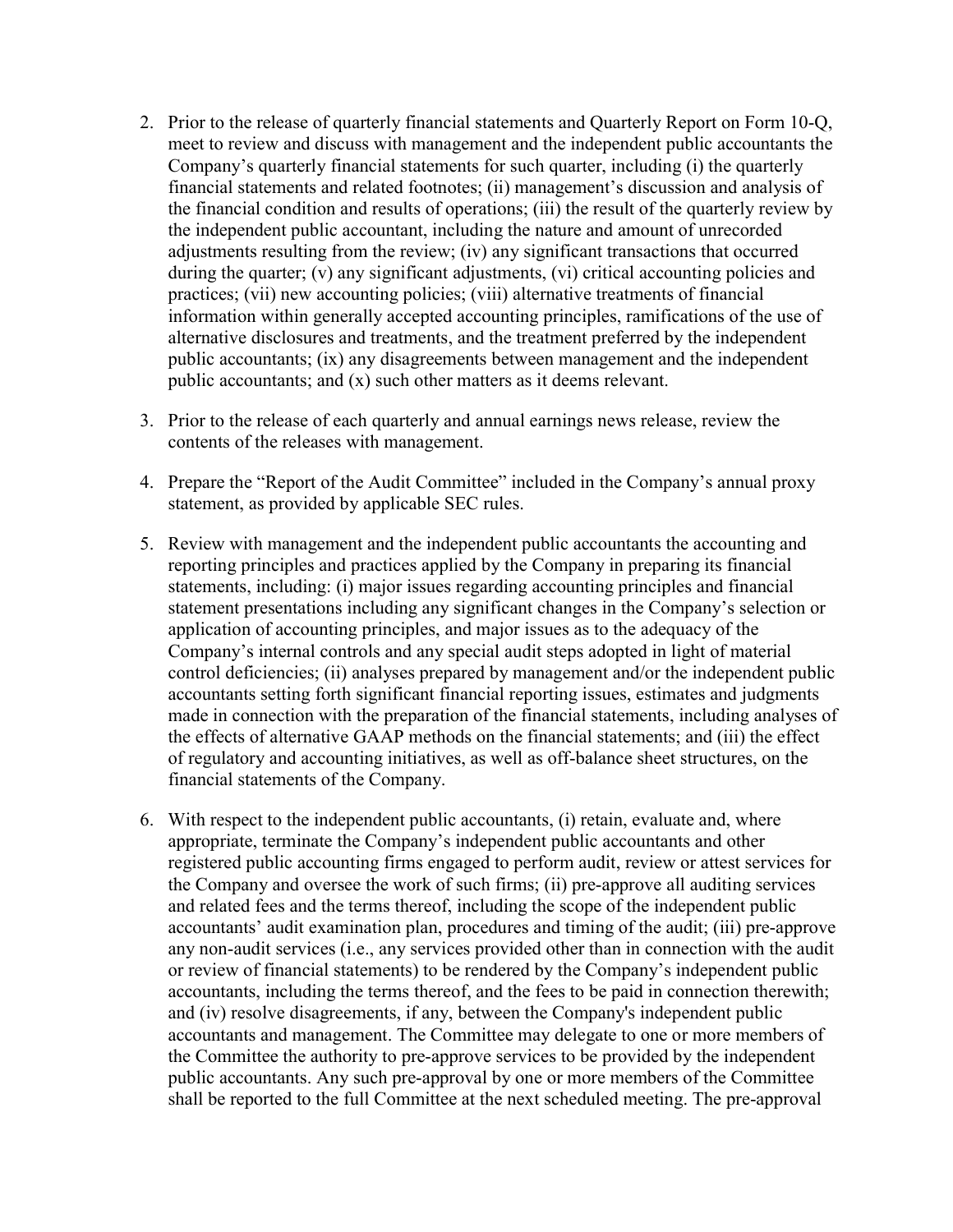of auditing and non-auditing services can be done with input from, but no delegation of authority to, management.

- 7. At least annually, (i) obtain and review from the independent public accountants a written statement delineating all their relationships with the Company, which is to include all non-audit services provided and related fees; (ii) discuss with the independent public accountants any disclosed relationships or services that may impact the objectivity and independence of the accountants and (iii) take appropriate action to satisfy itself as to the independence of the accountants.
- 8. At least annually, (i) consider the independence of the independent public accountant, including whether the provision of non-audit services is compatible with the requirement of independence; and (ii) obtain and review a written report by the independent public accountants describing (a) the firm's internal quality-control procedures, and (b) any material issues raised by the most recent internal quality-control review, peer review or Public Company Accounting Oversight Board review, of the firm, or by any inquiry or investigation by governmental or professional authorities, within the preceding five years, respecting any independent audit carried out by the firm, and any steps taken to deal with any such issues. Based upon the foregoing, (i) evaluate the independent public accountants' (including the engagement partner's) performance and (ii) present the Committee's conclusions to the full Board.
- 9. Set clear hiring policies for employees or former employees of the independent public accountants in accordance with applicable laws and regulations.
- 10. Take such action as necessary to assure the rotation of the engagement audit partner at least every five years or such other period as may be required under applicable law.
- 11. At least annually, (i) inquire of management and the independent public accountant about the significant business, political, regulatory and control issues or exposures to financial risk (including cybersecurity and other risks related to the Company's computerized information system controls and security); (ii) oversee and monitor management's documentation of the significant financial risks that the Company faces and update as events change and risks shift; and (iii) assess the steps that management has taken to control identified financial risks to the Company.
- 12. Meet periodically and separately with each of management and the independent public accountants.
- 13. Establish procedures for the receipt, retention and treatment of complaints regarding accounting, internal controls or auditing matters, and the confidential anonymous submission by employees of concerns regarding questionable accounting or auditing practices.
- 14. To review, approve and oversee any related party transaction that would be required to be disclosed pursuant to Item 404 of SEC Regulation S-K.